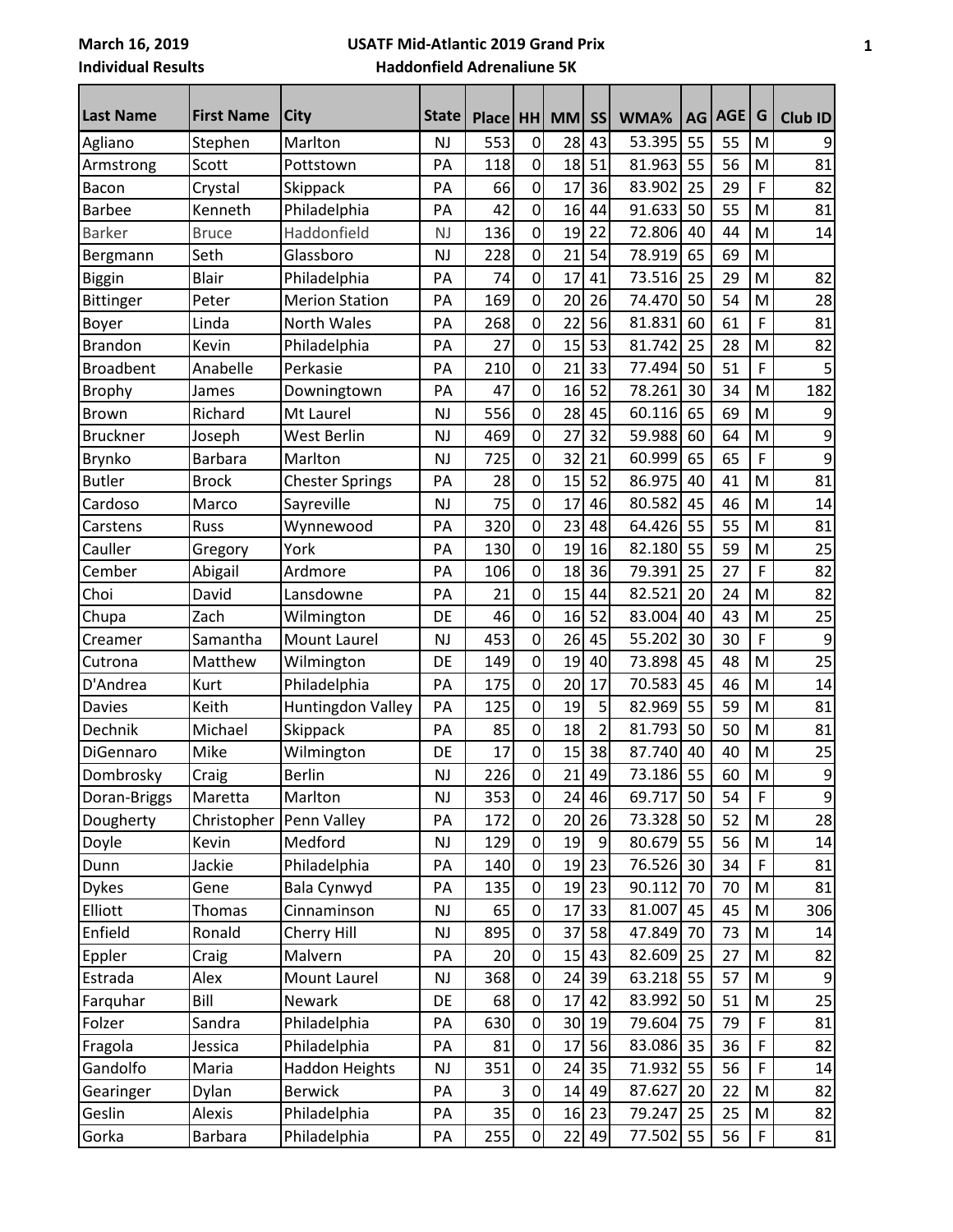## **USATF Mid-Atlantic 2019 Grand Prix Haddonfield Adrenaliune 5K**

| Guerra         | Deron          | Pennsauken               | <b>NJ</b> | 457            | 0              | 27              | 25             | 49.301    | 35 | 38 | M                                                                                                          | 9               |
|----------------|----------------|--------------------------|-----------|----------------|----------------|-----------------|----------------|-----------|----|----|------------------------------------------------------------------------------------------------------------|-----------------|
| Gurka          | Mary Ann       | <b>Berlin</b>            | NJ        | 360            | 0              | 24              | 51             | 80.483    | 65 | 66 | F                                                                                                          | 9               |
| Hamilton       | <b>Brandon</b> | Haddon Township          | <b>NJ</b> | 719            | $\overline{0}$ | 32              | 27             | 45.814    | 50 | 51 | M                                                                                                          | 14              |
| Hampton        | Joy            | Mullica hill             | <b>NJ</b> | 518            | $\overline{0}$ | 28              | 24             | 76.467    | 70 | 72 | F                                                                                                          |                 |
| Hardies        | Theo           | Marlton                  | <b>NJ</b> | 831            | $\overline{0}$ | 34              | 56             | 52.815    | 70 | 74 | M                                                                                                          | 9               |
| Hellman        | Faye           | Philadelphia             | PA        | 171            | 0              | 20              | 25             | 72.653    | 30 | 34 | F                                                                                                          | 82              |
| Hellman        | Jerry          | <b>Medford Lakes</b>     | <b>NJ</b> | 426            | $\overline{0}$ | 26              | 5              | 63.834    | 65 | 65 | M                                                                                                          | 9               |
| Hellman        | Joanna         | <b>Medford Lakes</b>     | <b>NJ</b> | 508            | $\overline{0}$ | 27              | 59             | 67.898    | 60 | 62 | F                                                                                                          | 9               |
| Heppelmann     | Patricia       | Malvern                  | PA        | 164            | $\overline{0}$ | 20              | 11             | 78.530    | 45 | 46 | F                                                                                                          | 155             |
| Hermann        | Ethan          | Philadelphia             | PA        | 16             | $\overline{0}$ | 15              | 36             | 83.333    | 15 | 18 | M                                                                                                          | 82              |
| Hibbs          | John           | <b>Bristol</b>           | PA        | 213            | $\overline{0}$ | 21              | 31             | 77.382    | 65 | 65 | M                                                                                                          | 5               |
| Hill           | Shelley        | <b>West Deptford</b>     | <b>NJ</b> | 418            | $\overline{0}$ | 26              | 23             | 72.963    | 60 | 63 | F                                                                                                          | 9               |
| Hirt           | Judy           | Burlington               | <b>NJ</b> | 346            | $\overline{0}$ | 24              | 26             | 64.325    | 45 | 45 | F                                                                                                          | 9               |
| Hoey           | Margaret       | Oxford                   | PA        | 843            | 0              | 35              | 46             | 66.403    | 75 | 78 | F                                                                                                          | 1143            |
| Hranilovich    | Stephen        | Phoenixville             | PA        | 155            | 0              | 19              | 57             | 76.859    | 55 | 55 | M                                                                                                          |                 |
| Jackson        | Keith          | Marlton                  | <b>NJ</b> | 151            | 0              | 19              | 41             | 75.529    | 50 | 51 | M                                                                                                          | 9               |
| Jefferis       | Robin          | Phoenixville             | PA        | 276            | $\overline{0}$ | 23              | $\mathbf{1}$   | 76.828    | 55 | 56 | F                                                                                                          | 182             |
| Jennings       | Thomas         | Ft Washington            | PA        | 299            | $\overline{0}$ | 23              | 38             | 79.337    | 75 | 75 | M                                                                                                          | 81              |
| Johnson        | Jemal          | Phila                    | PA        | 440            | $\overline{0}$ | 26              | 18             | 55.640    | 45 | 49 | M                                                                                                          |                 |
| Kaucher        | Michael        | <b>Haddon Heights</b>    | <b>NJ</b> | 113            | $\overline{0}$ | 18              | 53             | 73.610    | 40 | 42 | M                                                                                                          | 81              |
| Kelly          | Lauren         | Philadelphia             | PA        | 114            | 0              | 18              | 53             | 78.199    | 25 | 28 | F                                                                                                          | 82              |
| Kempton        | Dawn           | Medford                  | <b>NJ</b> | 435            | $\mathbf 0$    | 26              | 30             | 66.730    | 55 | 56 | F                                                                                                          | 9               |
| Kern           | Joseph         | Ambler                   | PA        | 211            | $\overline{0}$ | $\overline{21}$ | 27             | 77.001    | 60 | 64 | M                                                                                                          |                 |
| Kimmel         | Michael        | Wayne                    | PA        | 183            | $\overline{0}$ | 20              | 49             | 68.775    | 45 | 46 | M                                                                                                          | 182             |
| Krall          | Max            | Philadelphia             | PA        | 50             | $\overline{0}$ | 17              | $\mathbf 1$    | 76.298    | 25 | 25 | M                                                                                                          | 82              |
| Laidig         | Kim            | Haddonfield              | <b>NJ</b> | 82             | $\overline{0}$ | 17              | 58             | 87.477    | 55 | 58 | M                                                                                                          | 14              |
| Lizzio         | Jean           | <b>Berlin</b>            | <b>NJ</b> | 480            | $\mathbf 0$    | 27              | 51             | 71.813    | 65 | 66 | F                                                                                                          | 9               |
| Lombardi       | James          | Oreland                  | PA        | 429            | $\overline{0}$ | 26              | 27             | 56.648    | 50 | 52 | M                                                                                                          | 1173            |
| Long           | Erica          | Haddonfield              | <b>NJ</b> | 119            | $\overline{0}$ | 18              | 58             | 77.856    | 25 | 28 | F                                                                                                          | 82              |
| Longshore      | Kristine       | Doylestown               | PA        | 893            | 0              | 38              | 40             | 43.190    | 50 | 51 | F                                                                                                          | 5               |
| Marquardt      | Charles        | Haverford                | PA        | 1              | $\overline{0}$ | 14              | 45             | 88.023 20 |    | 24 | $\mathsf{M}% _{T}=\mathsf{M}_{T}\!\left( a,b\right) ,\ \mathsf{M}_{T}=\mathsf{M}_{T}\!\left( a,b\right) ,$ | $\overline{28}$ |
| Martin         | James          | Cinnaminson              | NJ        | 841            | $\overline{0}$ | 35              | 18             | 44.145 55 |    | 57 | M                                                                                                          | 306             |
| Martin         | William        | Blackwood                | NJ        | 180            | $\overline{0}$ | 20              | 38             | 69.871    | 45 | 47 | M                                                                                                          | 81              |
| Martinson      | Ross           | Conshohocken             | PA        | 45             | $\overline{0}$ |                 | 16 49          | 82.061    | 40 | 41 | M                                                                                                          | 82              |
| Mason          | Robert         | Wilmington               | DE        | 178            | 0              | 20              | 43             | 79.726    | 60 | 64 | M                                                                                                          | 25              |
| Mateer         | Christopher    | Philadelphia             | PA        | 12             | $\overline{0}$ | 15              | 28             | 83.944    | 25 | 28 | M                                                                                                          | 82              |
| Matthews       | John           | <b>Honey Brook</b>       | PA        | 37             | $\Omega$       | 16              | 27             | 78.926    | 20 | 24 | M                                                                                                          | 182             |
| Matuszak       | Paul           | Philadelphia             | PA        | $\overline{7}$ | $\overline{0}$ | 14              | 56             | 87.612    | 30 | 32 | M                                                                                                          | 82              |
| Mazo           | Daniel         | <b>Bala Cynwyd</b>       | РA        | 90             | $\mathbf 0$    | 18              | 17             | 83.865    | 55 | 55 | M                                                                                                          | 81              |
| McConnell      | Lee            | Malvern                  | РA        | 198            | 0              | 21              | 13             | 78.476    | 65 | 65 | M                                                                                                          | 182             |
| McGrath        | Kyra           | <b>Bala Cynwyd</b>       | PA        | 389            | $\overline{0}$ | 25              | 20             | 76.908    | 60 | 64 | $\mathsf F$                                                                                                | 81              |
| McLaughlin     | Patrick        | Philadelphia             | PA        | 43             | $\mathbf 0$    |                 | 16 45          | 77.612    | 25 | 29 | M                                                                                                          | 82              |
| <b>McNally</b> | Samantha       | Lancaster                | PA        | 185            | $\overline{0}$ | 20              | 53             | 70.790    | 30 | 32 | F                                                                                                          | 182             |
| Molz           | Marie          | Mount Laurel             | <b>NJ</b> | 530            | $\overline{0}$ | 28              | 26             | 53.986    | 40 | 42 | F                                                                                                          | 306             |
| Monforto       | Kathleen       | <b>Laurel Springs</b>    | NJ        | 245            | $\overline{0}$ | 22              | 24             | 68.527    | 40 | 42 | F                                                                                                          | 14              |
| Montini        | Paul           | <b>Huntingdon Valley</b> | PA        | 133            | $\overline{0}$ | 19              | 18             | 77.029    | 50 | 51 | M                                                                                                          | 81              |
| Montini        | Rebecca        | Huntingdon Valley PA     |           | 284            | $\overline{0}$ | 23              | $\overline{7}$ | 70.728    | 45 | 49 | F                                                                                                          | 81              |
|                |                |                          |           |                |                |                 |                |           |    |    |                                                                                                            |                 |